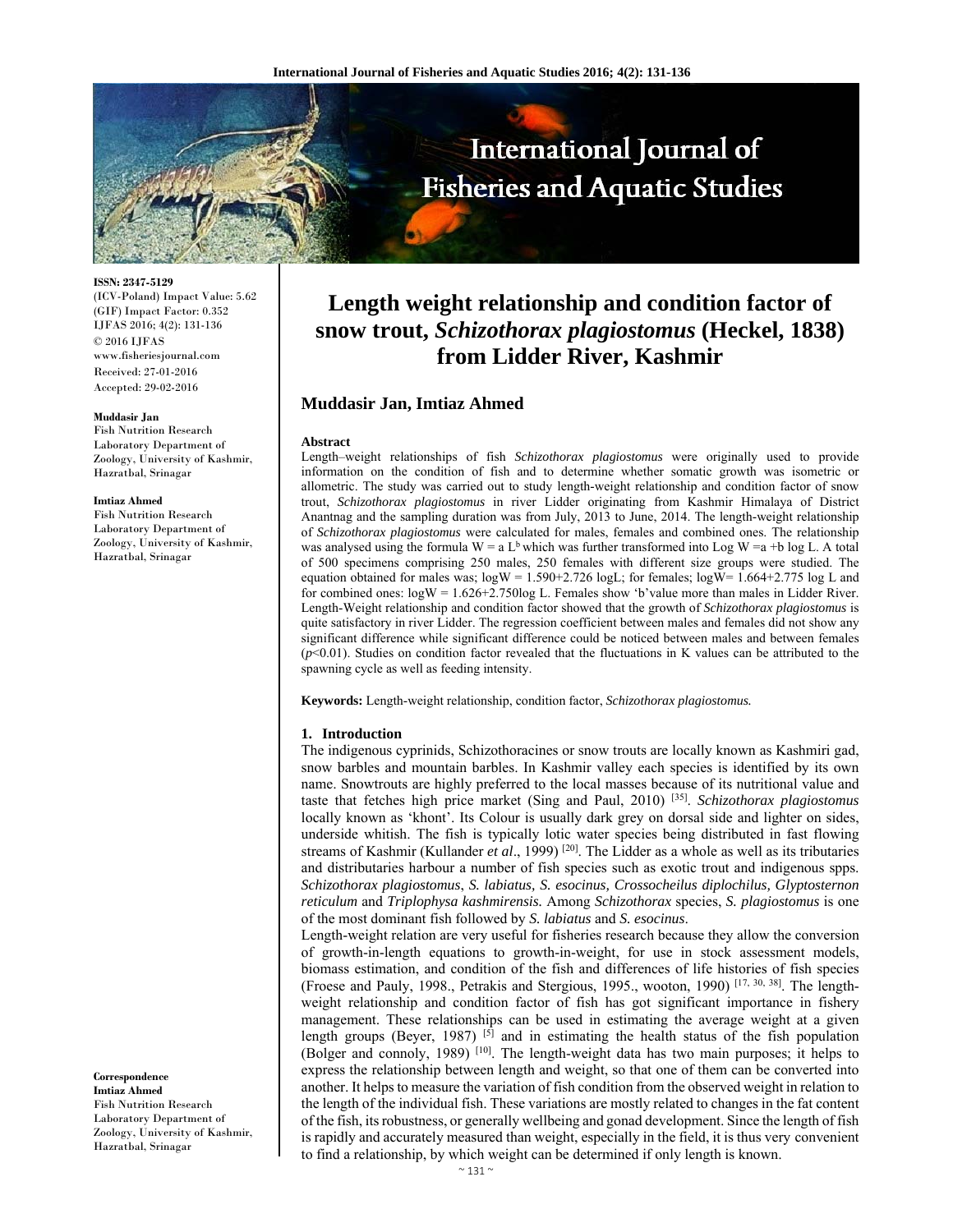Our study estimates LWR of *Schizothorax plagiostomus* from River Lidder. To the best of our knowledge, no previous reports on monthly variation in length-weight and condition factor of a highly demanded fish *Schizothorax plagiostomus* in River Lidder was available. Therefore, this study provides baseline information on this fish species, which may serve as a tool for management and conservation practices. Fulton's condition factor (K) is widely used in fisheries and fish biology studies. This factor is calculated from the relationship between the weight of a fish and its length, with the intention of describing the condition of that individual fish (Fulton, 1904) **[**18].

# **2. Materials and methods**

### **2.1 Length-Weight Relationship**

Live specimens were captured directly from the selected sampling station with the help of local fisherman by using cast nets. The fishes used for the study were collected during July, 2013 to June, 2014 from River Lidder, which lies to the North of Anantnag district (Jammu and Kashmir, India) in the central Himalayan mountain range with the geographical coordinates of 33°4′–34°15′ N latitude and 75°05′–75°32′ E longitude. The randomly selected samples were shifted to laboratory for further biological measurement. Total length (TL)) was measured to the nearest 0.01 cm and the length of the fish was taken from the tip of snout (mouth closed) to the tip of the caudal fin and the weight was taken on digital balance (Shimadzu UX320G) with 0.01g accuracy for each individual. Identification of species was made based on (Day 1878., Kullander *et al.*, 1999)<sup>[13, 20]</sup>. The length frequency data of male and female fishes were collected from the four different sites of river Lidder on monthly basis.

The relation between length and weight of fishes was analysed by measuring length and weight of fish specimens collected from study area. The statistical relationship between these parameters of fishes was established by using the parabolic equation by (Froese, 2006)  $[16]$ 

 $W = a L<sup>b</sup>$ 

Where,  $W = weight of fish(g)$ 

 $L =$  total length of fish

 $a = constant$ .

 $b =$  an exponential expressing relation between length and weight.

The relationship ( $W=aL<sup>b</sup>$ ) when converted into the logarithmic form gives a straight line relationship graphically.

 $Log W = Log a + b Log L$ 

Where b represents the slope of the line, Log a is a constant.

### **2.2 Condition factor (K)**

The condition factor is used for comparing the condition, fatness, or wellbeing (Mir *et al.*; 2012)<sup>[27]</sup> of fish, based on the assumption that heavier fish of a given length are in better condition. Difference in the condition factor have been interpreted as a measure of histological events such as fat reservation, adaptation to the environment and gonadal development. (Le Cren, 1951) <sup>[21]</sup>. The coefficient of condition, K was calculated using (Fulton, 1904)<sup>[18]</sup>.

 $K = W/L^3x100$ 

Where,  $W =$  weight in grams,  $L =$  length in cm, and 100 is a factor to bring the value of K near unity (Froese,  $2006$ )<sup>[16].</sup>

### **3. Results**

# **3.1 Length -weight relationship**

The length ranges of the fish, weight ranges, coefficient of determination  $(r^2)$ , growth coefficient b, are given in Table 1 and Table 2 respectively. During the present study length weight relationship and condition factor of *S. plagiostomus* showed some variation throughout the year. The value of b in case of females showed some deviation from cube law throughout the year except August, April and December were b was observed to be greater than 3, this can be attributed to the fact that during these three months the fishes were collected only from the lower reaches of the Lidder, were the water current was less and the food was present in abundance as compared to the upper reaches where the current is too fast. This has led to almost ideal growth pattern of the fish. The coefficient of determination  $r^2$  ranged from 0.393 in October to 0.972 in Aug. In case of males the value of b showed deviation from cube law throughout the year as negative allometric growth was observed throughout the year i.e. b< 3. The growth co-efficient was minimum in August (2.208) and maximum in November (2.970). The coefficient of determination  $r^2$  ranged from 0.72 in October to 0.963 in May. The Fulton's condition factor K and the coefficients a,  $r^2$  and b differs due to variations in the length classes and number of measurements available. Length- weight relationship of Females and males of *Schizothorax plagiostomus* can be expressed as follows: Females :  $log W = 1.664 + 2.775 log L$ 

Males :  $log W = 1.590 + 2.726 log L$ 

Combined  $Log W = 1.626 + 2.750 log L$ 

**Table 1:** Monthly descriptive statistics and estimated parameters of length-weight relationships of *S. plagiostomus* (Females) in River Lidder from Kashmir Himalaya (India) from July, 2013 to June 2014.

| <b>Months</b> | N  | <b>Total Length (cm)</b> |      | <b>Total Weight (gms)</b> |       | <b>Regression Parameters W= <math>aL^b</math></b> |       | $r^2$ |
|---------------|----|--------------------------|------|---------------------------|-------|---------------------------------------------------|-------|-------|
|               |    | Min                      | Max  | Min                       | Max   | a                                                 | b     |       |
| July          | ⇁  | 26                       | 38.1 | 140                       | 410   | 1.581                                             | 2.695 | 0.891 |
| August        | 10 | 23                       | 44.2 | 104                       | 915.7 | 2.85                                              | 3.538 | 0.972 |
| September     | 11 | 29.8                     | 45   | 200                       | 840   | 1.772                                             | 2.821 | 0.888 |
| October       | 12 | 29                       | 44   | 230                       | 830   | 1.687                                             | 2.789 | 0.393 |
| November      | 10 | 33                       | 42   | 305                       | 672   | 1.399                                             | 2.563 | 0.798 |
| December      | 10 | 33                       | 47   | 305                       | 1030  | 2.705                                             | 3.402 | 0.909 |
| January       | 12 | 23                       | 44.2 | 160                       | 915.7 | 1.633                                             | 2.776 | 0.972 |
| February      | 10 | 28                       | 44   | 316                       | 860   | 1.112                                             | 2.535 | 0.873 |
| March         | 10 | 28                       | 44   | 166.4                     | 840.4 | 1.227                                             | 2.464 | 0.925 |
| April         | 12 | 24.7                     | 43.8 | 166.4                     | 840.4 | 1.533                                             | 3.089 | 1.533 |
| May           | 15 | 24.5                     | 43   | 164                       | 800   | 2.114                                             | 2.84  | 0.963 |
| June          | 11 | 29.3                     | 42.9 | 252                       | 700   | 1.802                                             | 2.834 | 0.898 |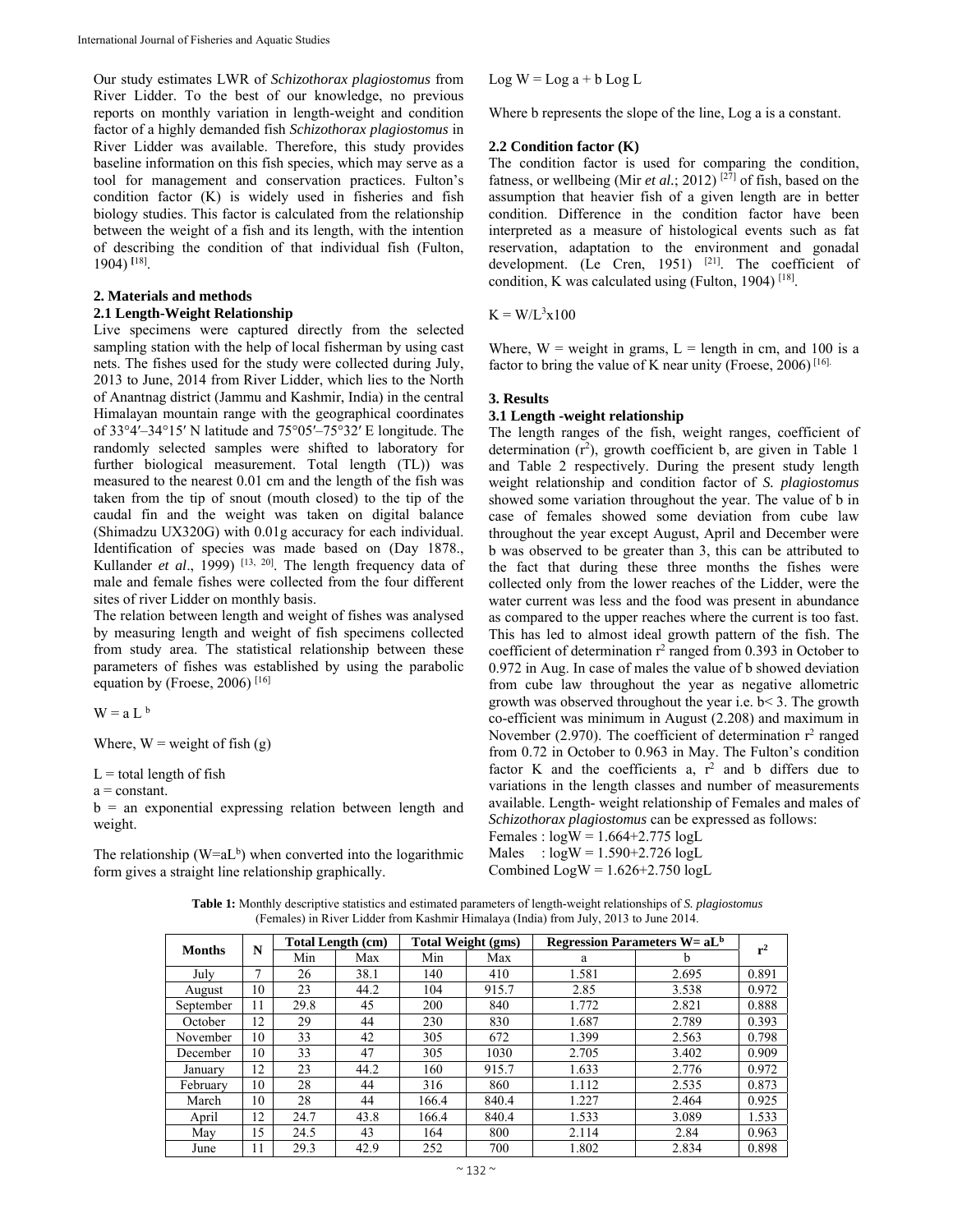

Length-Weight Relationship of *S. plagiostomus*-Females.

**Table 2:** Monthly descriptive statistics and estimated parameters of length-weight relationships of *S. plagiostomus* (Males) in River Lidder from Kashmir Himalaya (India) from July, 2013 to June, 2014.

| <b>Months</b> | N  | <b>Total Length (cm)</b> |      | <b>Total Weight (gms)</b> |       | <b>Regression Parameters W= <math>aL^b</math></b> |       | $r^2$ |
|---------------|----|--------------------------|------|---------------------------|-------|---------------------------------------------------|-------|-------|
|               |    | Min                      | Max  | Min                       | Max   | a                                                 | b     |       |
| July          | 9  | 22.5                     | 42.3 | 104                       | 760.3 | 1.612                                             | 2.73  | 0.95  |
| August        | 10 | 21.9                     | 40   | 154                       | 650   | 0.799                                             | 2.208 | 0.942 |
| September     | 10 | 22.5                     | 34.5 | 120                       | 480   | 1.673                                             | 2.746 | 0.816 |
| October       | 8  | 24.7                     | 34.4 | 157.2                     | 440   | 1.471                                             | 2.622 | 0.72  |
| November      | 8  | 24.7                     | 41.1 | 157                       | 646.2 | 1.96                                              | 2.970 | 0.944 |
| December      | 10 | 24.7                     | 43.8 | 166.4                     | 840.4 | 1.677                                             | 2.784 | 0.956 |
| January       | 8  | 23.2                     | 38.2 | 108                       | 420   | 1.839                                             | 2.874 | 0.906 |
| February      | ⇁  | 26                       | 38.1 | 140                       | 410   | 1.581                                             | 2.695 | 0.891 |
| March         | 12 | 23                       | 43.5 | 166.4                     | 840.4 | 1.310                                             | 2.576 | 0.956 |
| April         | 13 | 23.5                     | 39.5 | 120                       | 535.2 | 1.866                                             | 2.908 | 0.892 |
| May           | 12 | 24.2                     | 43   | 124                       | 840.4 | 2.114                                             | 2.840 | 0.963 |
| June          | 14 | 26                       | 42.8 | 42.8                      | 182   | 1.794                                             | 2.868 | 0.91  |



Length-Weight Relationship of *S. plagiostomus*-Males.



# **3.2 Condition factor**

The condition factor of *S. plagiostomus* was calculated monthwise**,** it ranged from (0.855±0.085) to (1.157±0.140). K was highest in March followed by April, February, May and June, October, July, January, September, December, August and November and it was lowest in November (0.855±0.085) in case of females Table 3. In case of males, it ranged from  $(0.86\pm0.31)$  to  $(1.14\pm0.40)$ . K was highest in March followed by April, May, June, December, November, August, January, October, February, September, and July Table 4.

**Table 3:** Month wise condition factor K-value of Females of *S. plagiostomus* for different months.

| <b>Months</b> | K     | SD          |
|---------------|-------|-------------|
| July          | 0.926 | $\pm 0.125$ |
| Aug           | 0.872 | ±0.134      |
| Sep           | 0.898 | $\pm 0.128$ |
| Oct           | 0.983 | $\pm 0.108$ |
| Nov           | 0.855 | $\pm 0.085$ |
| Dec           | 0.872 | $\pm 0.114$ |
| Jan           | 0.914 | ±0.109      |
| Feb           | 1.082 | ±0.068      |
| March         | 1.157 | $\pm 0.140$ |
| April         | 1.105 | $\pm 0.148$ |
| May           | 1.074 | ±0.098      |
| June          | 1.010 | $\pm 0.064$ |

Length-Weight Relationship of *S. plagiostomus*-Combined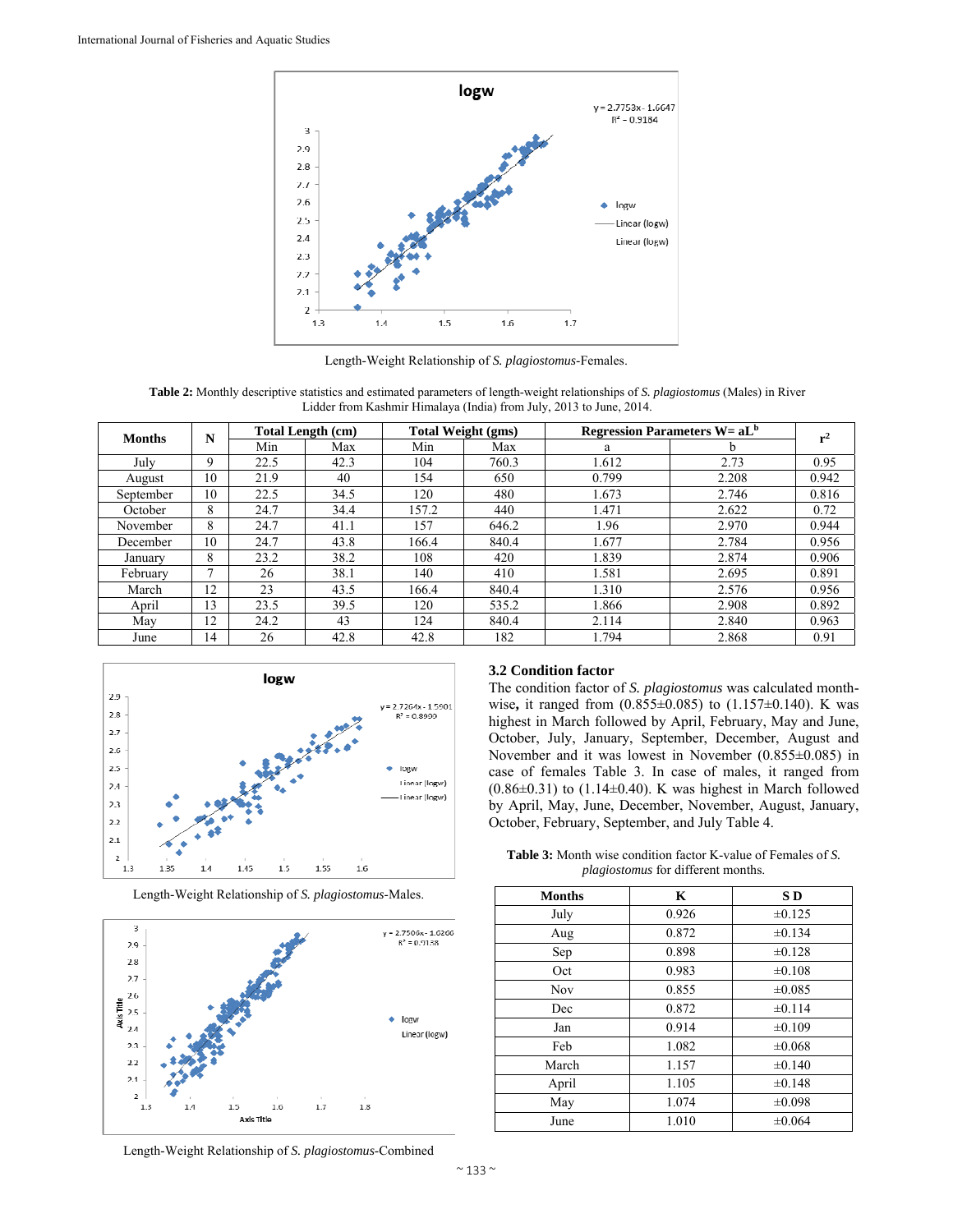

Month-wise variation in condition factor of *S. plagiostomus* collected from River Lidder-Females.

| <b>Table 4:</b> Month wise condition factor K-value of Males of S. |
|--------------------------------------------------------------------|
| <i>plagiostomus</i> for different months.                          |

| <b>Months</b> | K     | S D         |
|---------------|-------|-------------|
| July          | 0.86  | $\pm 0.31$  |
| Aug           | 0.87  | $\pm 0.13$  |
| Sep           | 0.910 | $\pm 0.15$  |
| Oct           | 0.941 | $\pm 0.178$ |
| Nov           | 0.993 | $\pm 0.121$ |
| Dec           | 0.999 | $\pm 0.18$  |
| Jan           | 0.955 | $\pm 0.126$ |
| Feb           | 0.926 | $\pm 0.125$ |
| March         | 1.14  | $\pm 0.40$  |
| April         | 1.08  | $\pm 0.126$ |
| May           | 1.046 | $\pm 0.117$ |
| June          | 1.034 | $\pm 0.133$ |



Month-wise variation in condition factor of *S. plagiostomus* collected from River Lidder, Males.

### **4. Discussion**

It is universal fact that growth of fishes or any other animal increases with increase in body length. Thus it can be concluded that growth and length are inter related. The lengthweight relationship can be obtained from length and weight measurement of the same fishes throughout their lives or from a sample of fish taken at a particular time (Wootton, 1990) [38]. Fisheries management and research often requires the use of biometric relationships in order to transform data collecting in the field into appropriate indices (Patiyal, *et al.,* 2010) [29]. Studies on the length-weight relation of fishes constitutes an important tool in fishery biology and helps to understand whether variations from the expected weight for the known groups are the indicators of fatness, well-being and gonadal development in relation to the environment (Le Cren, 1951; Bagenal, 1978; Yousuf *et al*., 2003) [21, 3, 39 ]. The parameters of fish LWR are affected by a series of factors including, season,

habitat, gonad maturity, sex, diet, stomach fullness, health and preservation techniques (Tesch, 1971, Bagenal and Tesch, 1978)  $[37, 4]$ . The LWRs obtained monthly throughout a complete annual cycle in the present study, gives more appropriate parameters. All allometric coefficients (b) estimated in this studies were within the expected range of 2.208–2.970, in case of males, and in case of females it ranges from 2.535-3.538, but they can vary between 2 and 4 (Bagenal and Tesch, 1978)  $[4]$ . In the present study, the b value was found higher in females as compared to males. The highest 'b' value in females of *S plagiostomus* implies that the females gain weight at a faster rate in relation to its length. The b value of males indicates negative allometry, which indicates that, the increase in length is not in accordance with increase in weight. Similar results were observed by Dar *et al.* (2012) <sup>[12]</sup> in *Schizopyge esocinus*. Le Cren (1951) [21] had reported that females are heavier than males of the same length probably because of difference in fatness and gonadal development. The slope value of regression line less than'3' has been reported in *Tor tor* (Malhotra, 1982) [23], *Labeo dero* (Malhotra and Chauhan, 1984) [24], *Labeo dyocheilus* (Malhotra, 1985) [22], and *Cyprinus carpio communis* and *Ctenopharyngodon idella*  (Dhanze and Dhanze, 1997) [4**]** and *Rasbora daniconius* (Sunil, 2000) [36]. These reports corroborate with the present findings on the length-weight relationship in *S. plagiostomus* in which significant departure of 'b value from the isometric value of 3 was noticed in respect of both sexes. (Bhat, 2003) <sup>[9]</sup> had reported that Lidder water is relatively low polluted water and the environmental stress on this species seems to be very low. This has led to the almost ideal growth pattern of fishes in the river. Khan and Sabah (2013) [19] have reported values of b for *S. esocinus, S. labiatus,* and *S. curvifrons* in the Jhelum River of Kashmir. Bhagat and Sunder (1984) [7] have reported the value of b parameter for *S. esocinus* as 3.0034. The value of b reported by Bhat *et al.* (2010) [8] for *S. labiatus* differs from the present study, which is possibly due to several factors such as habitat, number of specimens examined and length ranges and length types used. Qadri and Mir  $(1980)$ <sup>[31]</sup> reported the value of b as 2.4487 for *S. plagiostomus* from the peripheral water bodies of Dal Lake, while as Bhagat and Sunder (1983) [6] have reported it to be 2.9288 for the same fish from Jammu water bodies. Our results are in conformity with the earlier reports of Bhagat and Sunder (1983)<sup>[6]</sup>, Qadri and Mir (1980)<sup>[31]</sup> Bhat (2010) [8]. Values of b for these snow trout species were within the normal range of 2.5–3.5, as suggested by Froese (2006) [16**]** . The b values observed in this study (Table 1 and Table 2) were significantly below 3 which mean that the *S. plagiostomu*s in River Lidder exhibited negative allometric growth pattern except few months in case of females. In other words, the fishes became thinner as they grew longer. These observations are in agreement with those of Midhat *et al.,* (2012) [26] who observed the b values of 2.2749, 2.2915 and 2.2863 for *S. schall* females, males and combined sexes in River Nile at Gizza. According to Ruiz campos,  $(2010)$  <sup>[34],</sup> the b value ranged from a minimum of 2.863 for reef fin spot (*Paraclinus integripinnis*) to 3.404 for the fluffy sculpin (*Oligocottus snyderi*). All the earlier reports are in compliance with the present study in which the b value was very close to isometric value of 3 and this indicates that *S. plagiostomus* in the present study showed an isometric growth. Also it is well known that the functional regression b value represents the body form, and is directly related to the weight affected by ecological factors such as temperature, food supply, spawning conditions and other factors such as sex, age, fishing time and area (Ricker,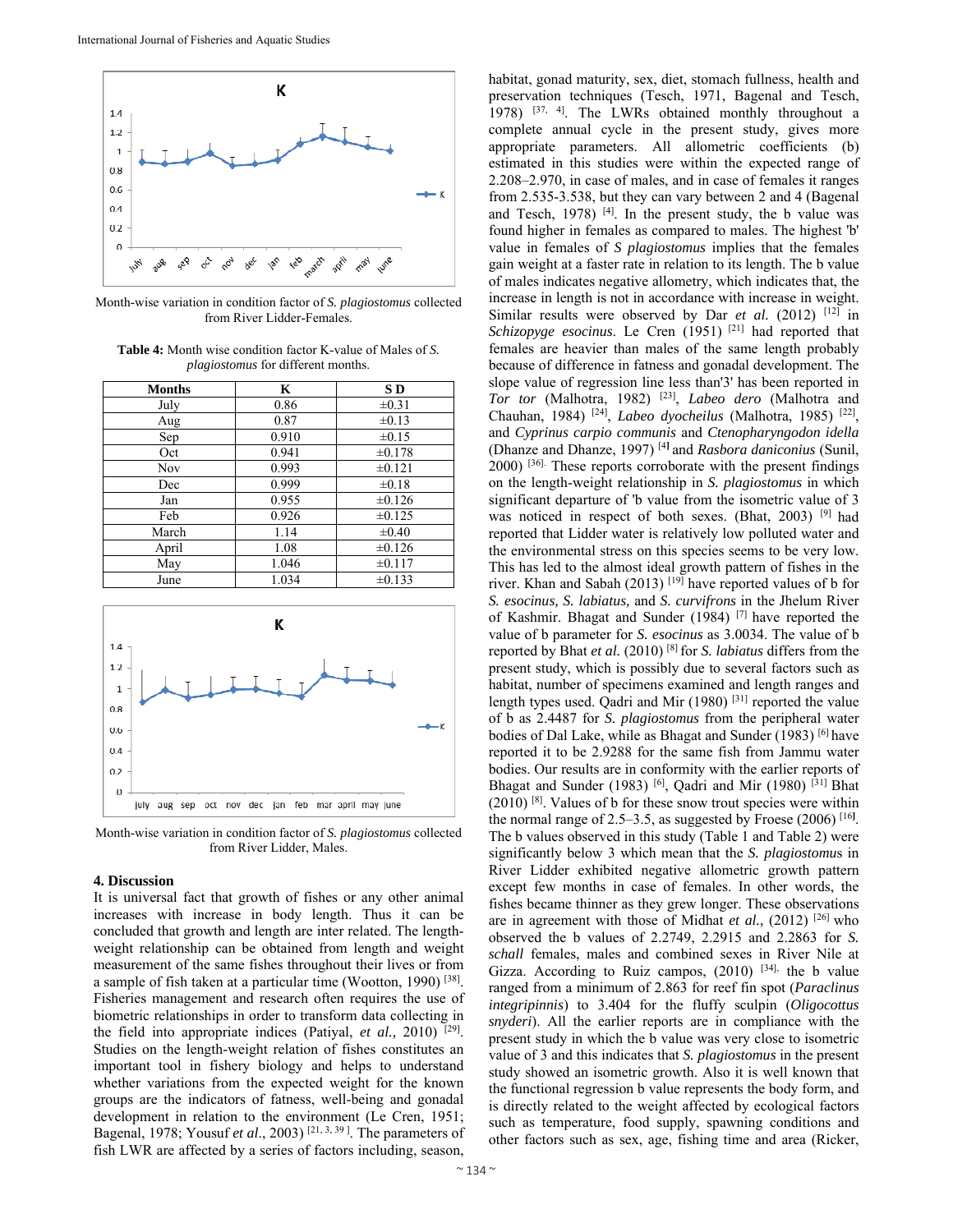1973)  $[33]$ . Allen, (1938)  $[1]$  have reported that the cube law is applicable only for those species which maintain the form and specific gravity throughout their life, but the shape and the form of fish may change with time, so the length-weight relationship of most of fish species may deviate the cube law. Condition indices have been widely used as indicators of relative health (Brown and Murphy, 1991)  $[11]$ . The condition factor reflects the well-being of the fish. In the present study the condition factor of *S. plagiostomus* showed variation in different months, it was noticed that value of K for females was highest i.e. 1.157 in March which shows that the fish has entered into the maturation phase, for rest of the months K showed slightly lower values. Similarly in case of males the highest value of K was  $1.14\pm0.40$  in the month of March. Le-Cren, (1951) [21] had reported that environmental factors, food supply and parasitism have great influence on the health of the fish. The differences in condition factors seasonally could be attributed to low feeding intensity and degeneration of ovaries during winter and high feeding intensity and full development of gonads during summer months. Comparatively higher values of K during winters could be attributed to high deposition of fats as preparation for the coming breeding season. The present study is the first attempt to provide information about the growth condition of *S. plagiostomus*  from wild habitat. This study will enlighten biologists about the status and growth condition of this fish in natural waters and will be useful for the fishery biologists and conservation agencies, for successful development. From a reproductive point of view, the highest K value are reached in the species, if the fish is fully mature and having higher reproductive potentiality (Angelescu *et al*., 1958) [2]. From a nutritional point of view, increase in K value indicates the accumulation of fat and sometimes gonadal development Maguire and Mace, (1993) <sup>[25]</sup>. Figueiredo-Garutin (1991) <sup>[15]</sup> had stated that the lowest K value occurs in the beginning of the reproductive period and the highest at its end.

# **5. Acknowledgements**

The authors are grateful to the Head, Department of Zoology, University of Kashmir, Hazratbal, Srinagar, India for providing necessary laboratory facilities and also gratefully acknowledge the Department of Science and Technology (DST), Govt of India, New Delhi for providing the financial support for the establishment of Fish Nutrition Research and Feed Technology Laboratory (Wet-Lab.) in the Department of Zoology.

# **6. References**

- 1. Allen KR. Some observation on the biology of the trout (Salmotruta) in Windermere. J of Anim Ecol. 1938; 7:333-349.
- 2. Angelescu V, Gneri FS, Nani A. Argentine sea hake (biology and taxonomy). Secr. Mar. Serv. Hydrogenation. Nav. Public, 1958; H1004:1-224.
- 3. Bagenal TB. Aspects of Fish Fecundity in: Gerking, S. D. (Ed.), Ecology of Freshwater Fish Production. Blackwell Scientific Publications, Oxford, UK 1978; 75:101.
- 4. Bagenal TB, Tesch FW. Age and growth. In T.B. Bagenal. (ed.). Methods for assessment of fish production in fresh waters. Blackwell Science Publications. Oxford 1978, 101-136.
- 5. Beyer JE. On length-weight relationship: Part11. Computing means weights from length statistics. Fish byte 1987; 9:50-54.
- 6. Bhagath MJ, Sunder S. A preliminary notes on Length weight relationship and condition factor *S.* plagiostomus (Heckel, 1883) from Jammu region. J Inland Fish Soc India. 1983; 15:73-74.
- 7. Bhagath MJ, Sunder S. Some biological aspects of Schizothoracicthy sesocinus (Heckel) from Kashmir waters with a note on its utility in culture. J Inland Fish Soc India. 1984; 16:42-47.
- 8. Bhat FA, Yousuf AR, Balkhi MH, Mahdi MD, Shah FA. Length-weight relationship and morphometric characteristics of Schizothorax spp. in the River Lidder of Kashmir. Indian J Fish. 2010; 57:73-76.
- 9. Bhat FA. Ecology of Schizothorax (Heckel) in Lidder river, Kashmir. M. Phil Dissertation, University of Kashmir, 2003.
- 10. Bolger T, Connolly PL. The selection of suitable indices for the measurement and analysis of fish condition*.* J Fish Biol. 1989; 34:171-189.
- 11. Brown ML, Murphy BR. Standard weight (Ws) development for striped bass, white bass and hybrid bass, N. Am. J Fish Manag. 1991; 11:451-467.
- 12. Dar SA, Najar AM, Balkhi MH, Rather MA, Sharma R. Length weight relationship and relative condition factor of Schizopygeesocinus (Heckel, 1838) from Jhelum River, Kashmir. International J Aqua Sci. 2012; 3:29-36.
- 13. Day F. The Fishes of India, being a Natural History of the Fishes known to inhabit the seas and fresh waters of India, Burma and Cylone. Reproduced in1958. London; Willaim Dowen and sons. 1878, 1778.
- 14. Dhanze R, Dhanze JR. Biology of scale and grass carp, length-weight relationship and growth performance under the Agro Climate Zone of Himachal Pradesh. Indian J of Fish. 1997; 44:255-263.
- 15. Figueiredo-Garuti ML, Garuti V. Total condition factor and somatic condition factor for females Astyanaxbi maculatus *(*Pisces, Characidae),coming from the northwest region of Sao Paulo Parana River Basin. IX Brazilian Meeting of Ichthyology, 1991, 6.
- 16. Froese R. Cube law, condition factor and weight- length relationship: history, meta-analysis and recommendations. J Appl Ichthyol. 2006; 22:241-253.
- 17. Froese R, Pauly D. Fish base concepts, design and data sources (http:\\www.fishbase.org\manual\content.htm) ICLARM, Manila. 1998, 293.
- 18. Fulton TW. The rate of growth of fishes. Twenty-second Annual Report Part III. Fisheries Board of Scotland, Edinburgh, 1904, 141-241.
- 19. Khan MA. Sabah. Length –weight and Length length relationships for five fish species from Kashmir valley*.* J Appl Ichthyol. 2013; 29:283-284.
- 20. Kullander SO, Fang F, Delling B, Ahlander E. The fishes of the kashmir valley. In: river Jhelum, kashmir valley (ed. by Nyman, L), 1999, 99-162. Swedmar, The international consultancy group of the National Board of Fisheries, Goteborgs, Lanstryckeri AB., Swedmar.
- 21. Le-cren ED. The length weight relationship and seasonal cycle in gonadal weight in gonad weight and condition in the pearch (Percafluviatilis). J Anim Ecol. 1951; 20:201- 219.
- 22. Malhotra SK. Bionomics of the Hill stream Cyprinids 1. Food Parasites and Length-weight Relationship Labeo dyochilus. Proc. Ind. Aca. Sci, 1985; 94:377-381.
- 23. Malhotra SL. Bionomics of Hill stream Cyprinids III Food, Parasites and Length-Weight Relationship of